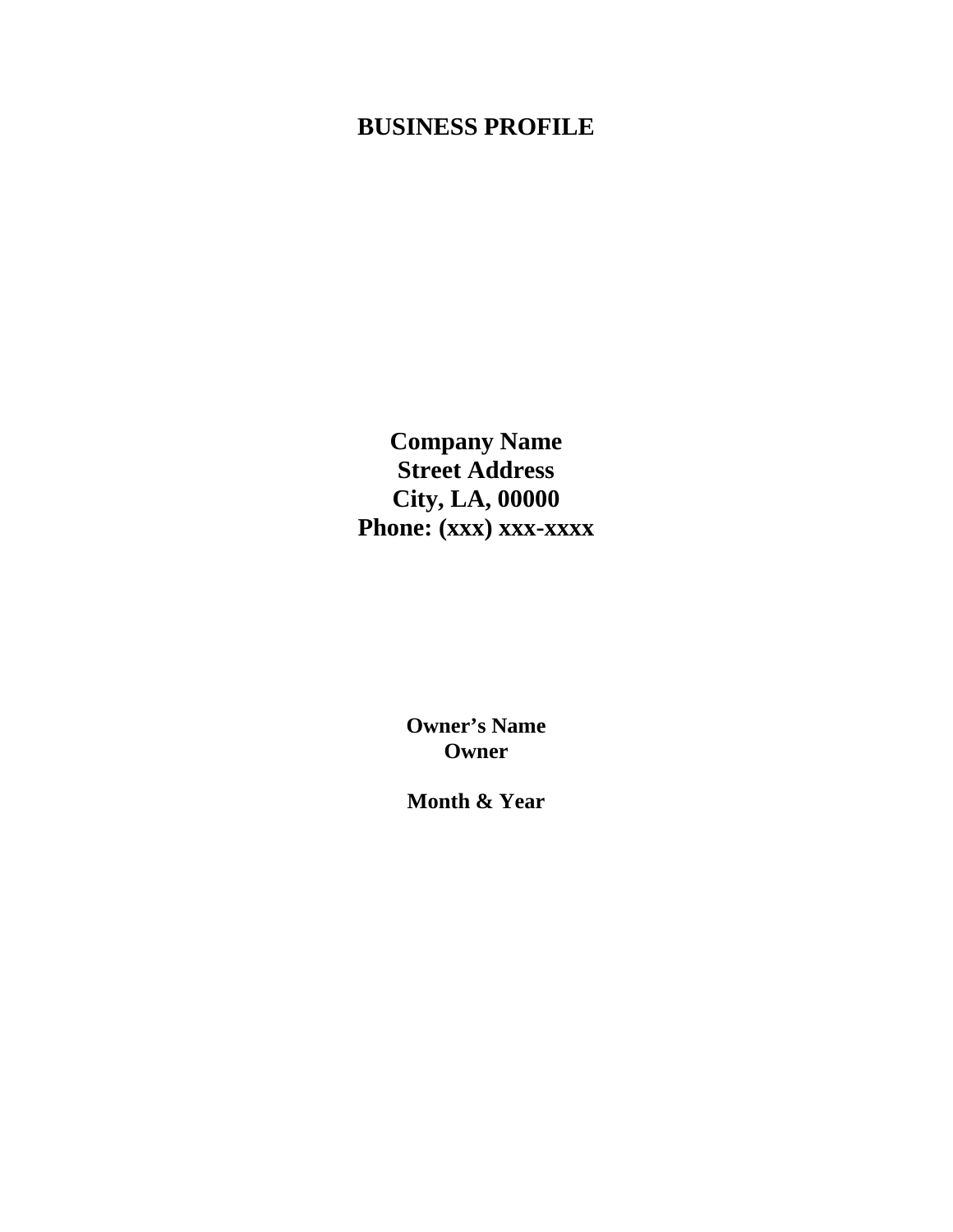#### STATEMENT OF PURPOSE

The purpose of this business plan is to provide an operating and financial guide for the owner, and to request a loan in the amount of \$X to be used in the funding of inventory, payroll and other start up costs. The loan will be repaid through profits of the business.

#### **DESCRIPTION OF BUSINESS**

*Company Name* is a start up business structured as  $a(n)$  (corporation, LLC, etc) in the State of Louisiana. Operations are scheduled to begin *month/year*. *Company name* is a *type of business* providing *list services to and describe type of clients.*

#### **SERVICES**

The customer benefits from quality service and reasonable pricing. *Company Na*me will provide the best prices for services it performs and expand its customer base.

## **HISTORY OF THE BUSINESS AND/OR THE INDUSTRY**

*Company Name* will achieve success through its quality customer base, its highly skilled and trained employees and through its historical knowledge of the industry. Customer satisfaction is the primary goal of this business. Using the years of experience in administration in this type of business, *Owner's Name* will be able to lead the company in becoming a highly profitable enterprise.

*Company Name* has contacted several suppliers about *parts or supplies or products* and is confident that it can obtain all of the needed materials to service the demands of the market. *Company Name* plans to operate on a *type of account* basis with its suppliers until industry credit has been established.

#### **MARKET**

The target market is *type of customer* in the *target market segment. List various products used, services and/or product descriptions*. The geographical focus of this target market ranges *location of target market*. This market segment is a amount *dollar industry and the growth potential is very positive*. Due to the current *trend information.* Through fair pricing and quality work and by using highly trained staff, *Company Name* will be able to keep up with the demand and expand its business by maintaining physical contact with the customer and by having the *supplies, product, services*. There is no standard pricing for jobs. In order to maintain competitive pricing *Company Name* will keep up with the pricing structure of competitors and adjust pricing while maintaining a profit in the business (see attached pricing sheet). Due *to a low overhead, other management techniques, Company Name* will be able to maintain a competitive advantage.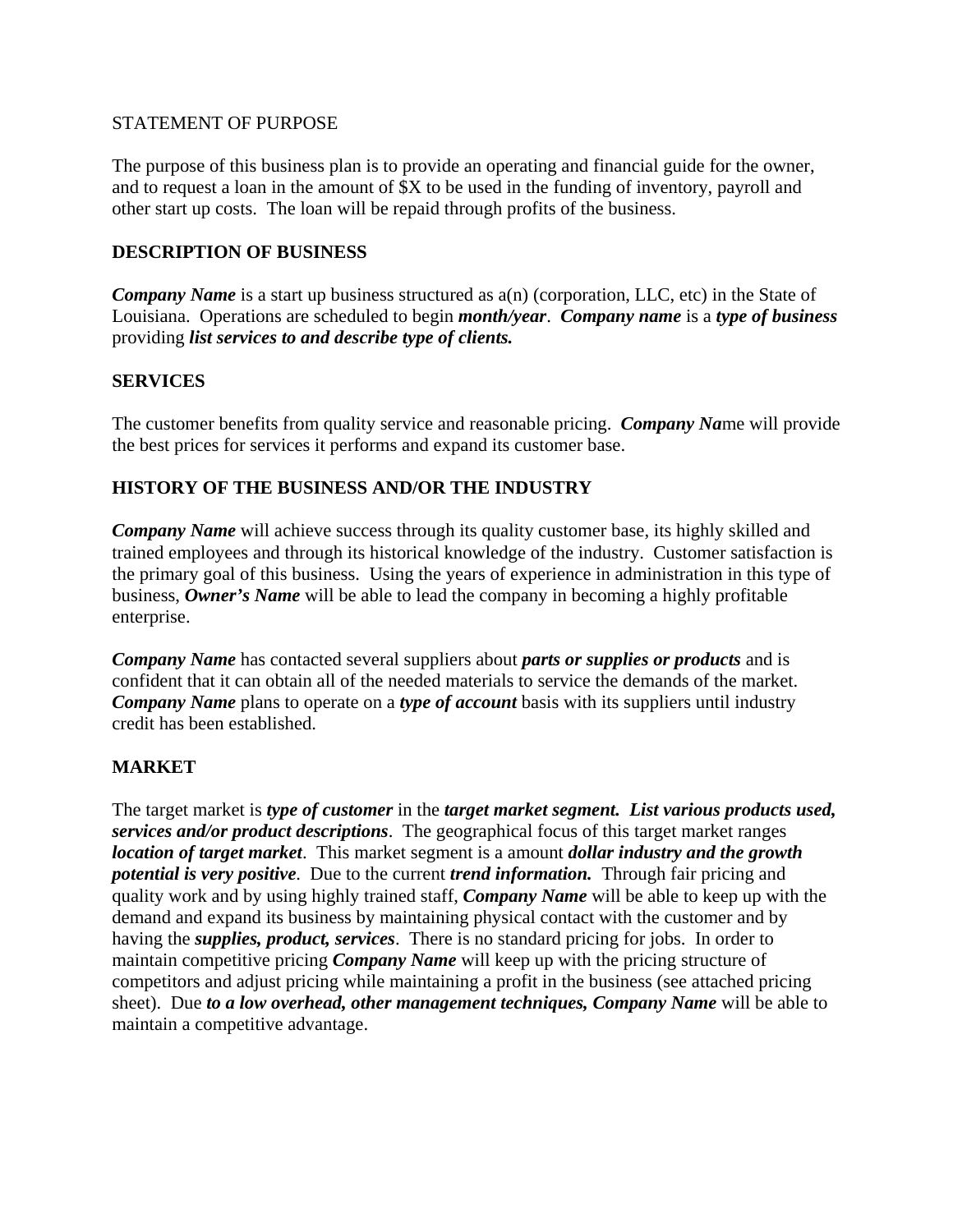Through the use of *controls, Company Name* will be able to determine which types of work will make the profit needed to sustain and expand the business in the near future. *Company Name will or will not* extend credit to the customer on *type of terms.* 

Strong competitors for *Company Name* have *competitor's strengths, services, etc. Company Name* will be able to rise above it competition through competitive pricing by using *description of tool, services, technique used*. Local competitors include *Competitor's Locations*. While the competition enjoys a *number-year* establishment in business as a *type of competition*, their weaknesses are *their weaknesses. Company Name* will rise above the competition with *company's strengths* and quicker access to final decisions and better pricing.

## **LOCATIONS, FACILITIES, AND OPERATIONS**

Located in *City, State, Company Name* physical address will be *address.* The physical features of the location include *the physical features of building, etc.* The building will be *leased/owned* and is in need of *repairs needed*. Estimated cost of these improvements is *\$amount*. The property is located in a *type of area* and is zoned for this type of business. Environmental rules pertaining to *type of business* will be addressed and adhered to by *particulars of compliance.*

## The trained technicians at *Company Name* will *type of work that will be done at Company Name Describe any work farmed out.*

Experienced office personnel will maintain detailed inventory needs including raw materials, work in process, and finished goods. A listing of *office supplies, suppliers and distributors* will be updated on a weekly basis. Inventory will be ordered on a *type of ordering basis*. *Inventory specifies* will be ordered from *company* and other *source of suppliers.* General suppliers will be chosen as needed on a local basis. Inventory requirements will consist of one week's worth of *list inventory* and *other or supplies* and as the business expands, *spare items* if needed, will be kept in inventory as well. Suppliers will be contacted by telephone or fax and orders will be shipped in by *method.* Terms will be *terms.* 

Operating hours will be Monday through Friday from 8:00 am to 5:00 pm.

## **STAFFING AND MANAGEMENT**

*Company Name* will need to staff the following positions:

- 1 Administrative Manager *Salary in \$*  1 – Sales/Marketing Manager *Salary in \$*
- 1 Shop Manager *Salary in \$*
- 3 Other *Salary in \$(per hour)*
- 1- Other *Salary in \$(per hour)*